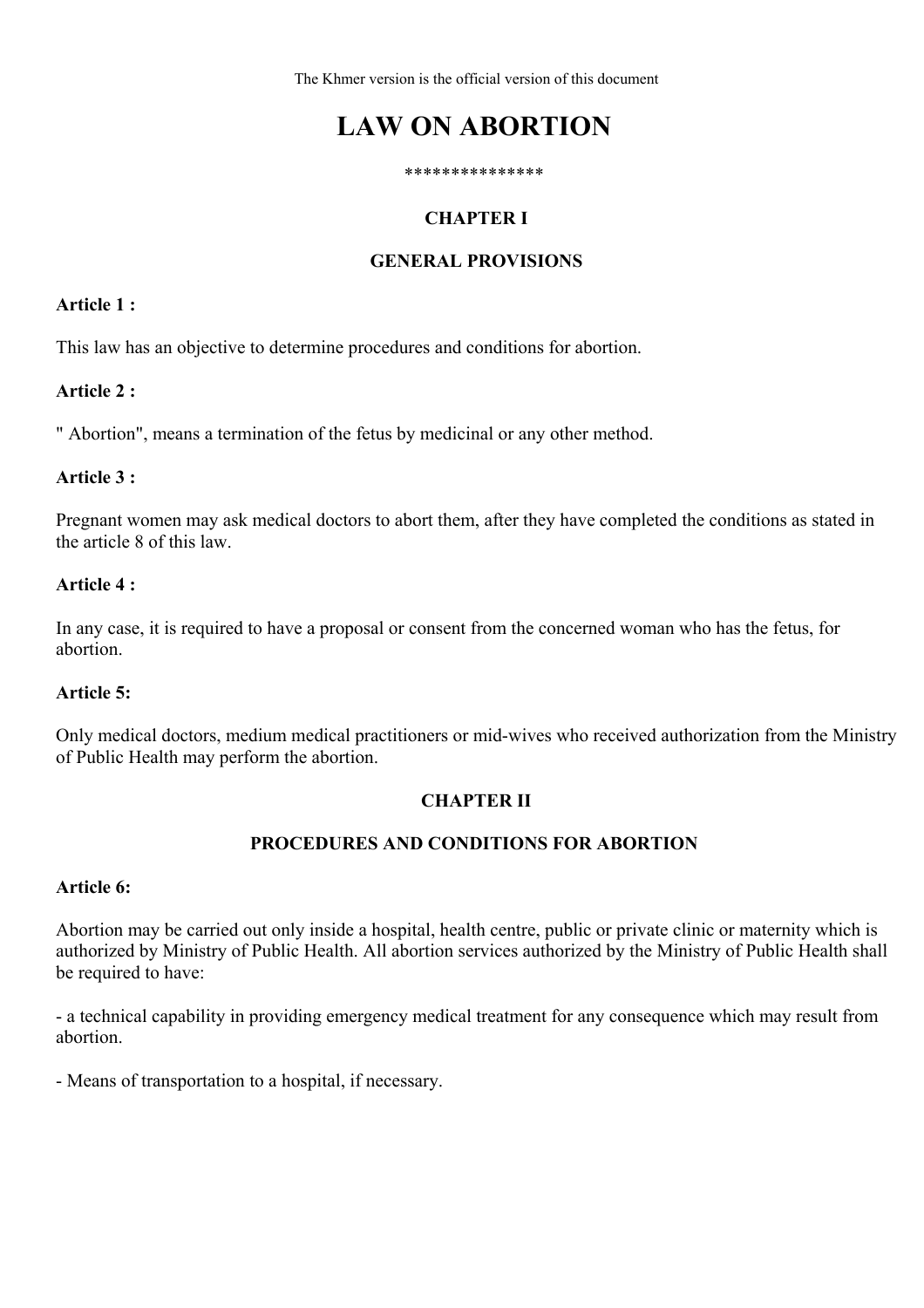### **Article 7:**

A medical doctor, medium medical practitioner or mid-wife who has duty to carry out an abortion, shall give advice to the pregnant woman who is the mother and who is seeking for abortion of a danger which may eventually occur from abortion and of the advantages of child spacing.

If such woman who is the mother still insist to ask for abortion, the doctor, medium medical practitioner or midwife may then carry out the abortion, but shall still remain under the conditions as stated in the article 8 of this law.

#### **Article 8 :**

Abortion may only be carried out for those fetus which are under 12 weeks old. If the fetus are over 12 weeks old, may be authorized to be aborted only if after a diagnosis it is found out that:

- there is a probable cause that such fetus does not develop itself as usual or which may cause danger to the mother's life.

- the baby who is going to be born may have a serious and incurable disease.

- in case, if after victimized of a rape and got pregnant, the abortion may be carried out disrespect of the above stated conditions, however in all cases, there must be a request from the concerned person, if such person is 18 years old or above old or above, or an insistent request from parents or guardian and from the concerned person, if such concerned woman is under 18 years old.

Decision on this above matter, requires an approval from a group of 2 to 3 doctors and also a consent from the concerned person. Technical conditions for application of this article shall be determined by a Proclamation ( Prakas) of the Ministry of Health.

# **Article 9 :**

All documents relating to abortion, shall be kept confidential, and may be provided to the concerned person or court only after there is a written request.

#### **Article 10 :**

Those services which received authorization from the Ministry of Health as places for carrying out abortion as stated in the article 6 of this law, shall keep file of the documents on each abortion case properly and shall regularly submit monthly reports to the Ministry of Health stating of the number of abortions and the means of such abortions.

# **CHAPTER III**

# **CONTROLLING/INSPECTING COMPETENCE**

#### **Article 11:** .

The control/inspection of abortion shall be the competence of the Ministry of Public Health.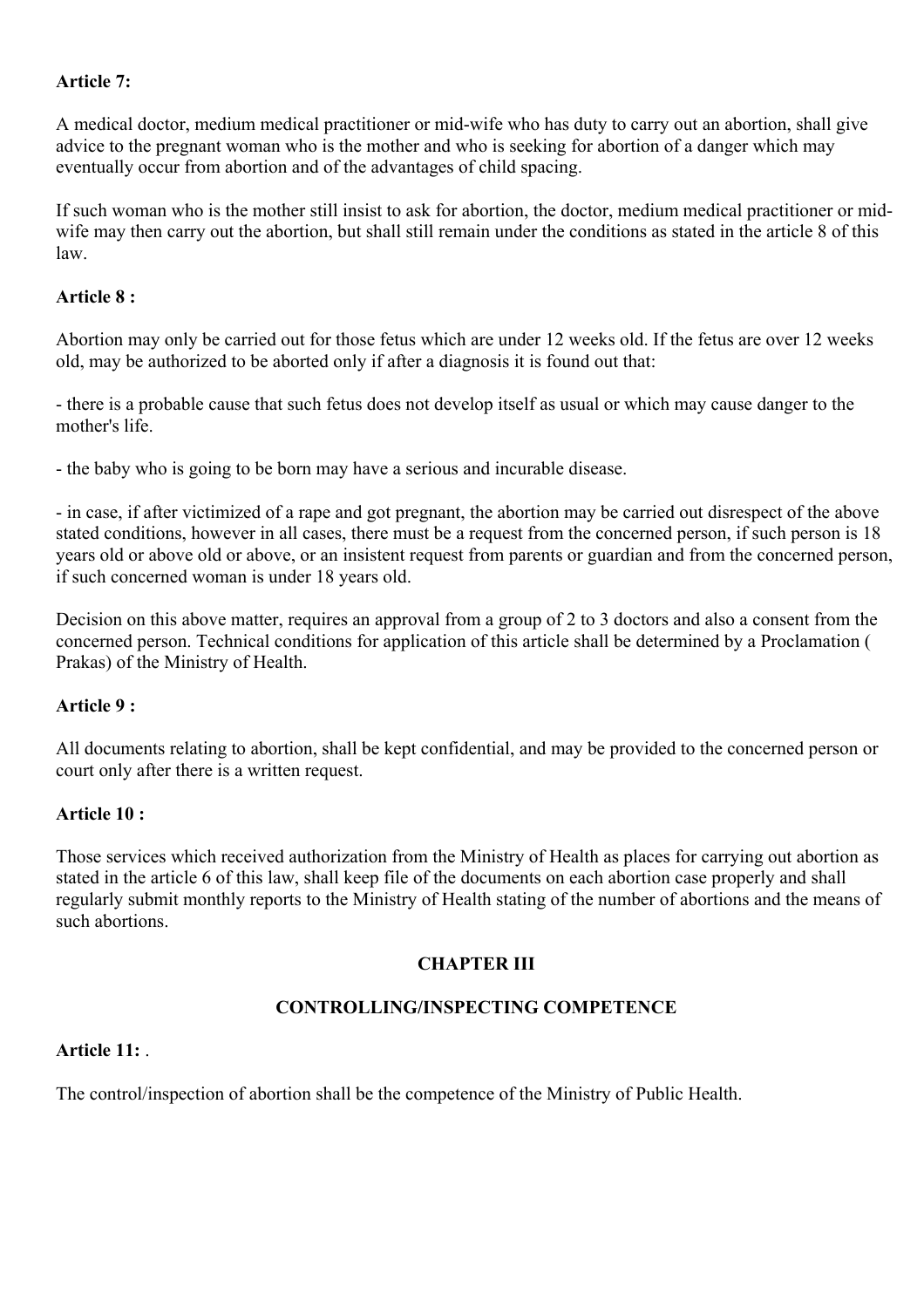#### **CHAPTER IV**

# **PENALTIES:**

### **Article 12:**

Any person who violates the articles 5 and 6 of this Law, shall be subject to one of the punishments as stipulated hereunder:

- shall be subject to a blame if such person is a medical doctor, medium medical practitioner or mid-wife.

In case of repeated offenses, shall be ceased from function, or shall result in a closure of the clinic or maternity, without taking into account yet of a criminal punishment which may due, as bellows:

-- shall be subject to a punishment to imprisonment of 1 (one) month to 1 (one) year, if such a person is not a medical doctor or medium medical practitioner or mid-wife.

-- if the abortion causes a chronic disease or disability to the mother, shall be punished to imprisonment from 1 (one) to 5 (five) years.

-- if the abortion causes the pregnant woman a danger to death, shall result in the punishment to imprisoned from 5 (five) to 10 (ten) years.

# **Article 13:**

A medical doctor, medium medical practitioner or mid-wife who got authorization to carry out abortion and who disrespects any of the conditions as stated under the article 8 of this law, shall be subject to deprivation of his/her letter of authorization which was issued by the Ministry of Public Health, without taking into account yet of the criminal punishment which may due, as stated under the article 12 of this law.

Except only in serious cases, where the pregnant woman needs to have an emergency operation, the medicinal method shall be applied and be responsible before the law.

#### **Article 14:**

Any person who compels a woman to have an abortion or causes her an abortion, shall be punished from 1(one) to 5 (five) years in prison. If such compulsion of the pregnant woman to have an abortion or which causes her an abortion which resulted in a chronic disease, disability or death, shall be subject punishment from 5 (five) to 10 (ten) years in prison.

# **Article 15:**

Any person who violates the article 9 of this law, shall be subject to a punishment as hereunder:

- If he/she is a government servant, shall receive punishment pursuant to the articles 40 and 41 of the Law on Common Statutes of the Civil Servants.

- If he/she is not a government servant, shall be subject to close down of his/her private clinic or maternity from one (1) to 3 (three) months or to a fine penalty from five million (5,000,000) to ten million (10,000,000) riels.